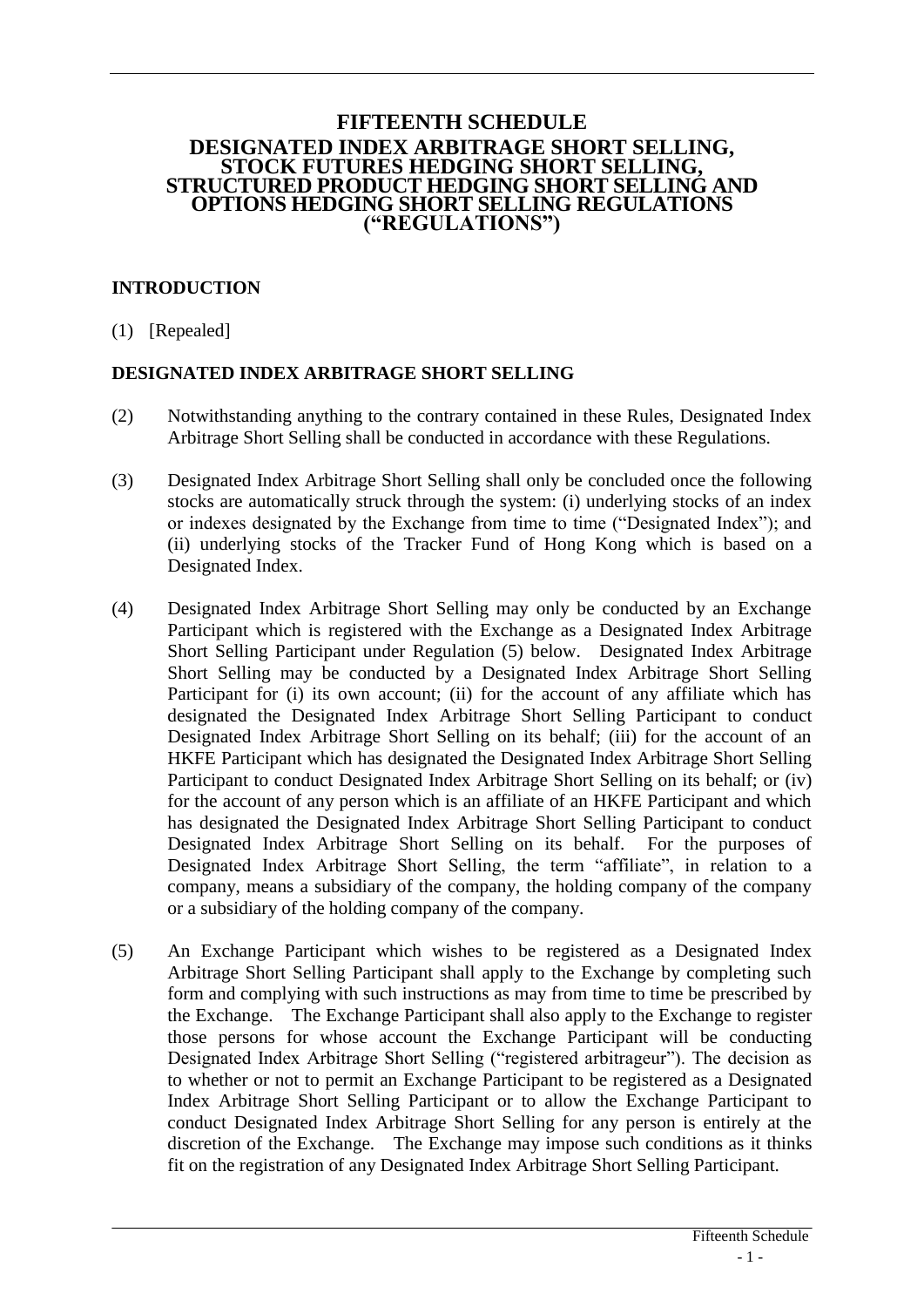- (6) The Designated Index Arbitrage Short Selling Participant shall ensure, and procure that its registered arbitrageur shall ensure, that Designated Index Arbitrage Short Selling may only be conducted if the following criteria are satisfied and continue to be satisfied:
	- (a) the aggregate percentage of the weighting in the Designated Index (as at the close of trading on the previous trading day) of the stocks comprising the Designated Index that are sold on the Exchange as part of the Designated Index Arbitrage Transaction must not be less than 95%;
	- (b) the underlying stocks of the Designated Index that are sold as part of a Designated Index Arbitrage Transaction shall be in relative proportion to their weightings in the Designated Index. The percentage of the weighting of each stock that is sold as part of a Designated Index Arbitrage Transaction must not deviate from its weighting in the Designated Index (as at the close of trading on the previous trading day) by more than 10%; and
	- (c) the total dollar value of the underlying stocks of the Designated Index that are sold as part of the Designated Index Arbitrage Transaction does not exceed or fall below the notional value of the TraHK Units purchased or positions in the relevant HKFE Stock Index Futures Contract established as part of the Designated Index Arbitrage Transaction by more than 4%.

For the avoidance of doubt, as long as a Designated Index Arbitrage Transaction:

- (i) satisfies the criteria set forth above, any sale of an underlying stock of a Designated Index may be conducted on the same trading day that the Designated Index Arbitrage Transaction is effected; or
- (ii) satisfies criteria (a) and (c) set forth above, any sale of an underlying stock of a Designated Index, which has a percentage weighting deviation that exceeds 10% of its weighting in the Designated Index provided that such underlying stock is not one of the stocks comprising the aggregate percentage that satisfy criterion (a), may be conducted on the same trading day that the Designated Index Arbitrage Transaction is effected

and such sale of an underlying stock shall be part of that Designated Index Arbitrage Transaction.

(7) A Designated Index Arbitrage Short Selling Participant, or a Designated Index Arbitrage Short Selling Participant on behalf of a registered arbitrageur, may conduct Designated Index Arbitrage Short Selling for the purpose of rebalancing a Designated Index Arbitrage Transaction. The Exchange may at any time limit the number of shares or the total value of shares sold as part of the rebalancing of a Designated Index Arbitrage Transaction. A Designated Index Arbitrage Short Selling Participant shall notify the Exchange, in such manner as prescribed by the Exchange from time to time, if the total value of shares sold for the purpose of rebalancing a Designated Index Arbitrage Transaction in one trading day exceeds 4% of the total value of the Designated Index Arbitrage Transaction (valued as at the previous trading day).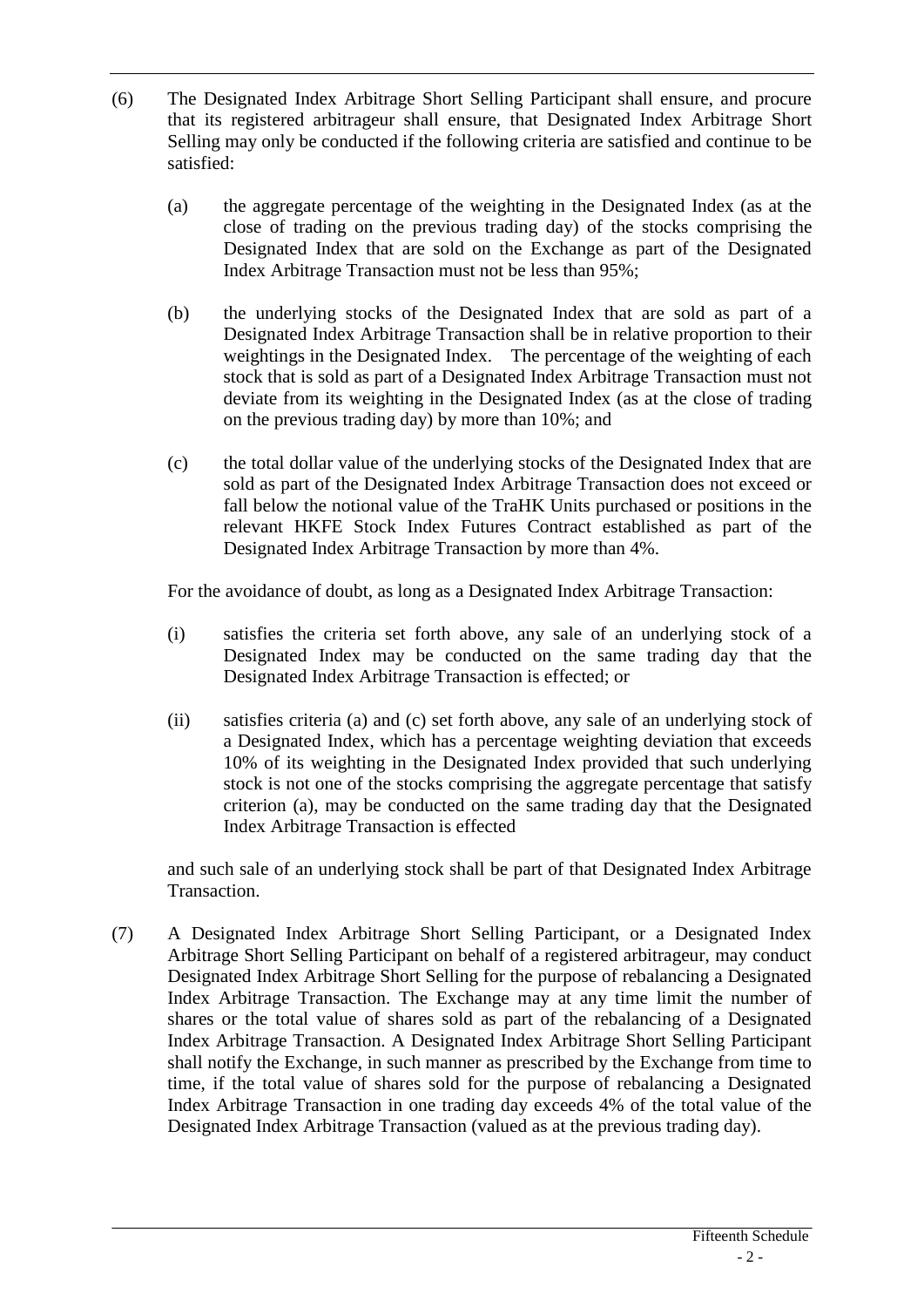- (8) A Designated Index Arbitrage Short Selling Participant shall ensure, and procure that its registered arbitrageur shall ensure, that the closing-out or unwinding of a Designated Index Arbitrage Transaction shall be conducted if:
	- (i) on a business day other than the last trading day of a Stock Index Futures Contract Month, (a) the purchase of underlying stocks and the sale of Stock Index Futures Contracts or TraHK Units to close-out the Designated Index Arbitrage Transaction are contemporaneous; (b) the value of the underlying stock purchased as part of the closing-out transaction is not less than 95% of the total value of the Designated Index Arbitrage Transaction (valued as at the day of the closing-out transaction); and (c) the value of the underlying stocks of the Designated Index that are purchased as part of the closing-out transaction does not exceed or fall below by more than 4% of the notional value of the TraHK Unit sold or of the positions held in the relevant HKFE Stock Index Futures Contract of the Designated Index Arbitrage Transaction (valued as at the day of the closing-out transaction); or
	- (ii) on the last trading day of a Stock Index Futures Contract Month, (a) the purchase of underlying stocks and the expiration of Stock Index Futures Contracts, including any sale of Stock Index Futures Contract, occur on the same business day; and (b) the value of the underlying stocks of the Designated Index that are purchased as part of the closing-out transaction does not exceed or fall below by more than 4% the notional value of the positions in the relevant HKFE Stock Index Futures Contract of the Designated Index Arbitrage Transaction.

For the purpose of this Regulation, the term "contemporaneous" means the execution of the closing-out transaction within a certain time period as prescribed by the Exchange from time to time.

- (9) The Exchange reserves the right at any time to alter any percentage set out in Regulation (6) and Regulation (8), and to impose any condition on such alteration as it thinks fit.
- (10) A Designated Index Arbitrage Short Selling Participant shall ensure that so long as it is registered as a Designated Index Arbitrage Short Selling Participant, the following conditions are at all times satisfied:
	- (a) Designated Index Arbitrage Transactions are only conducted for its own account or for the account of its registered arbitrageur;
	- (b) it has designated and each of its registered arbitrageurs has designated an HKFE Participant which is registered with HKFE as a Designated Index Arbitrage Participant under the Rules of HKFE to conduct on HKFE such parts of the Designated Index Arbitrage Transaction that need to be conducted on HKFE;
	- (c) each of its registered arbitrageurs which conducts Designated Index Arbitrage Short Selling as part of its Designated Index Arbitrage Transactions trades for its own account only; and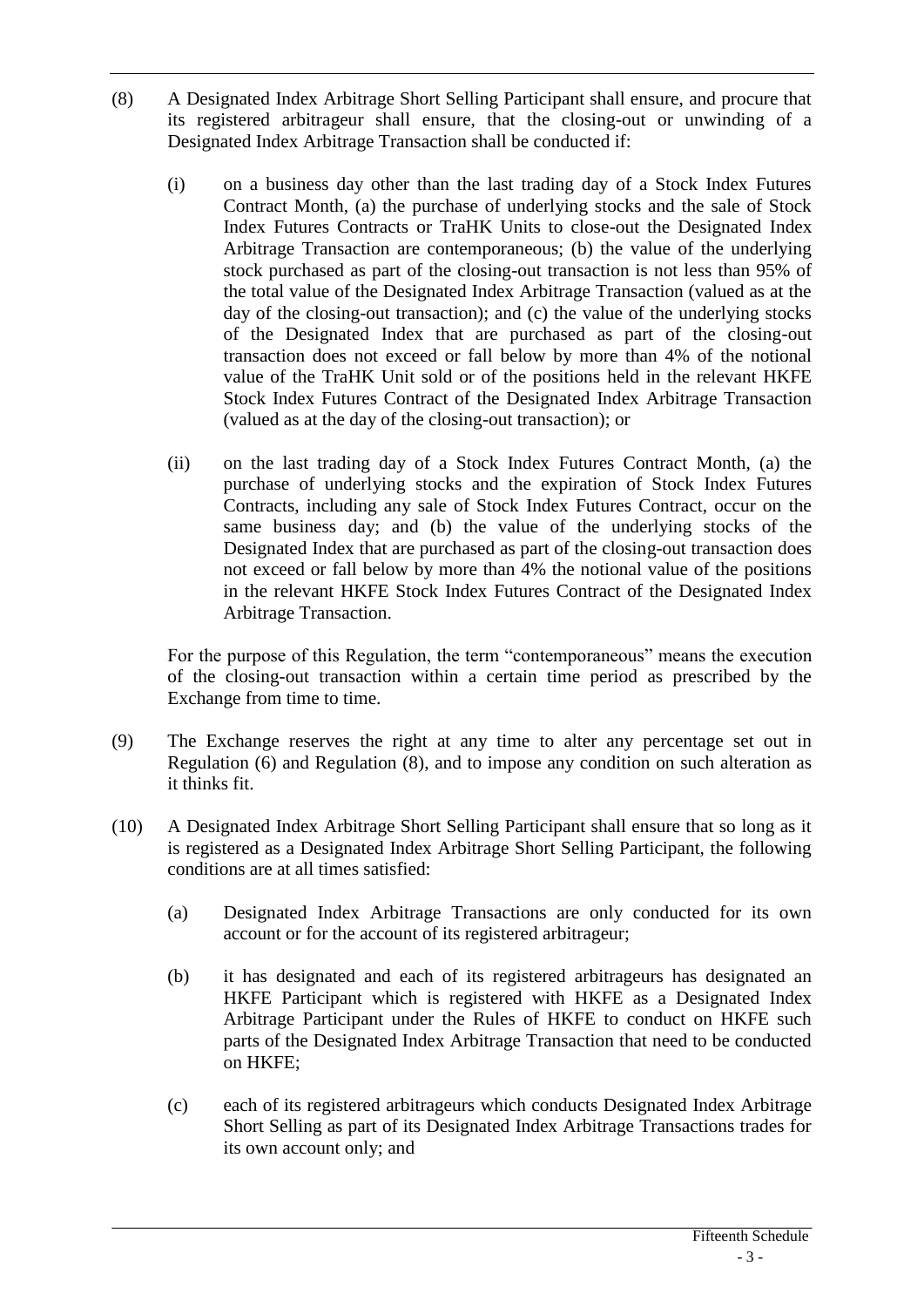- (d) such other conditions as may from time to time be prescribed by the Exchange.
- (11) Designated Index Arbitrage Short Selling could be made on the Exchange below the POS reference price (during the Pre-opening Session), the best current ask price (during the Continuous Trading Session) or the CAS reference price (during the Closing Auction Session).
- (12) The Chief Executive may from time to time restrict or prohibit a Designated Index Arbitrage Short Selling Participant from Designated Index Arbitrage Short Selling provided he has first obtained the approval of the Chairman of the Board, which may be given either orally or in writing. Notice of such restriction or prohibition, whether oral or written, shall take effect immediately upon communication to or service on the Designated Index Arbitrage Short Selling Participant from the time specified in the notice and shall remain effective and in force until revoked, removed or modified by the Chief Executive.
- (13) The Exchange may from time to time exempt any orders, trades and a Designated Short Selling Participant from all or any of the provisions of these Regulations.
- (14) A Designated Index Arbitrage Short Selling Participant shall conduct Designated Index Arbitrage Transactions, whether for its own account or for the account of a registered arbitrageur, in a manner consistent with the maintenance of a fair and orderly market.
- (15) An Designated Index Arbitrage Short Selling Participant which knows or is informed that a sale order is related to a Designated Index Arbitrage Transaction shall, if it passes the order to another person with a view that he shall input the order into the System, inform him that the order is a sale order relating to a Designated Index Arbitrage Transaction.
- (16) An order involving Designated Index Arbitrage Short Selling may be entered into the System during the Pre-Opening Session, the Continuous Trading Session and the Closing Auction Session. Each order effected on the Exchange relating to a Designated Index Arbitrage Transaction shall be entered into the System by a Designated Index Arbitrage Short Selling Participant with a specific transaction indicator assigned by the Exchange followed by a transaction nature indicator and a transaction reference number in the trade reference field (in sequential order). In addition, orders involving Designated Index Arbitrage Short Selling must be entered into the System with a specific short sale indicator in the short sale indicator field. The Designated Index Arbitrage Short Selling Participant shall ensure that the same assigned transaction indicator, transaction nature indicator and transaction reference number are used by the relevant Designated Index Arbitrage Participant (as defined in the Rules of HKFE) when executing such parts of the Designated Index Arbitrage Transaction that correspond to such order on HKFE on its or its registered arbitrageur's behalf. It shall also ensure the same assigned transaction indicator, transaction nature indicator and transaction reference number are used when executing the purchase of TraHK Units as part of a Designated Index Arbitrage Transaction that correspond to the same sale order.
- (17) Each Designated Index Arbitrage Short Selling Participant shall keep as part of its records and make available to the Exchange or the Commission for inspection when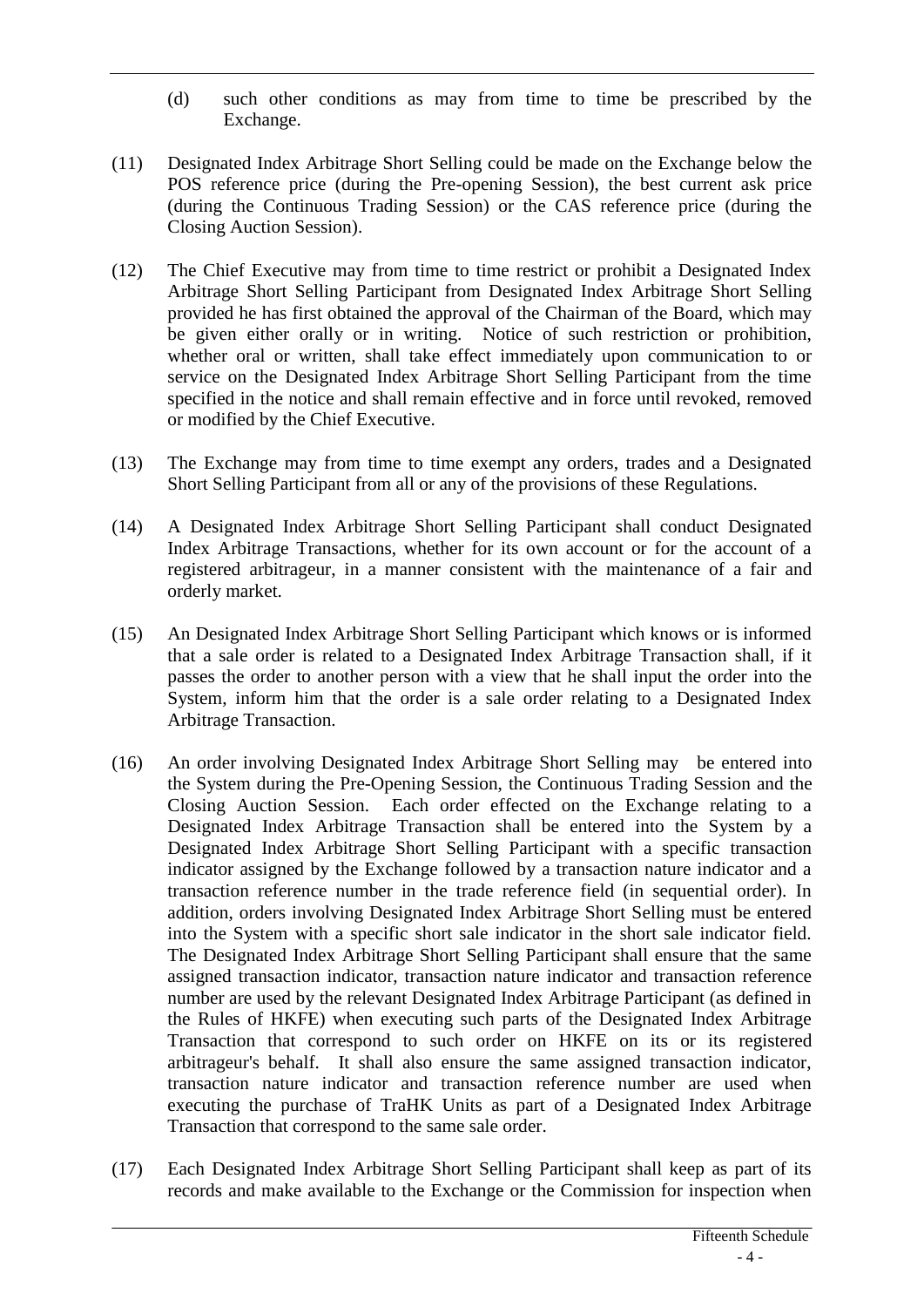requested to do so and within such period of time as specified in its request, all information regarding Designated Index Arbitrage Transactions conducted for its own account or for the account of its registered arbitrageur.

- (18) Each Designated Index Arbitrage Short Selling Participant shall procure its registered arbitrageur to make available to the Exchange or the Commission for inspection all books and records regarding such arbitrageur's Designated Index Arbitrage Transactions within 3 business days of the Exchange or the Commission's request or within such other period as may be specified by the Exchange or the Commission in its request.
- (19) The Exchange may disclose any information relating to a Designated Index Arbitrage Short Selling Participant or its registered arbitrageur to HKFE or any recognized exchange controller which is the controller of the Exchange in connection with any inquiry, investigation, action or disciplinary proceedings that may be brought against the Designated Index Arbitrage Participant (as defined in the Rules of HKFE) which the Designated Index Arbitrage Short Selling Participant or its registered arbitrageur has designated to conduct Designated Index Arbitrage Transactions on HKFE on its behalf. The Exchange shall also be permitted to use and rely on any information regarding a Designated Index Arbitrage Short Selling Participant or its registered arbitrageur that has been provided by HKFE or any recognized exchange controller which is the controller of HKFE in connection with any inquiry, investigation, action or disciplinary proceedings that may be brought against the Designated Index Arbitrage Short Selling Participant.
- (20) Each Designated Index Arbitrage Short Selling Participant shall report all errors relating to a Designated Index Arbitrage Transaction in such manner as may be prescribed by the Exchange from time to time.

# **STOCK FUTURES HEDGING SHORT SELLING**

- (21) Notwithstanding anything to the contrary contained in these Rules, Stock Futures Hedging Short Selling shall be conducted in accordance with these Regulations.
- (22) Stock Futures Hedging Short Selling shall only be concluded on underlying stocks of a Stock Futures Contract traded on HKFE automatically struck through the System.
- (23) Stock Futures Hedging Short Selling may only be conducted by an Exchange Participant which is registered with the Exchange as a Designated Stock Futures Hedging Short Selling Participant for the account of an HKFE Participant which is a market maker in the Stock Futures Market of HKFE and which has designated the Designated Stock Futures Hedging Short Selling Participant to conduct Stock Futures Hedging Short Selling on its behalf. An Exchange Participant which wishes to be registered as a Designated Stock Futures Hedging Short Selling Participant shall apply to the Exchange by completing such form and complying with such instructions as may from time to time be prescribed by the Exchange.
- (24) In applying for Designated Stock Futures Hedging Short Selling Participant registration under Regulation (23), the Exchange Participant shall also apply to the Exchange to register the HKFE Participant for whose account the Exchange Participant will be conducting Stock Futures Hedging Short Selling. Each Exchange Participant may only register one HKFE Participant for whose account the Exchange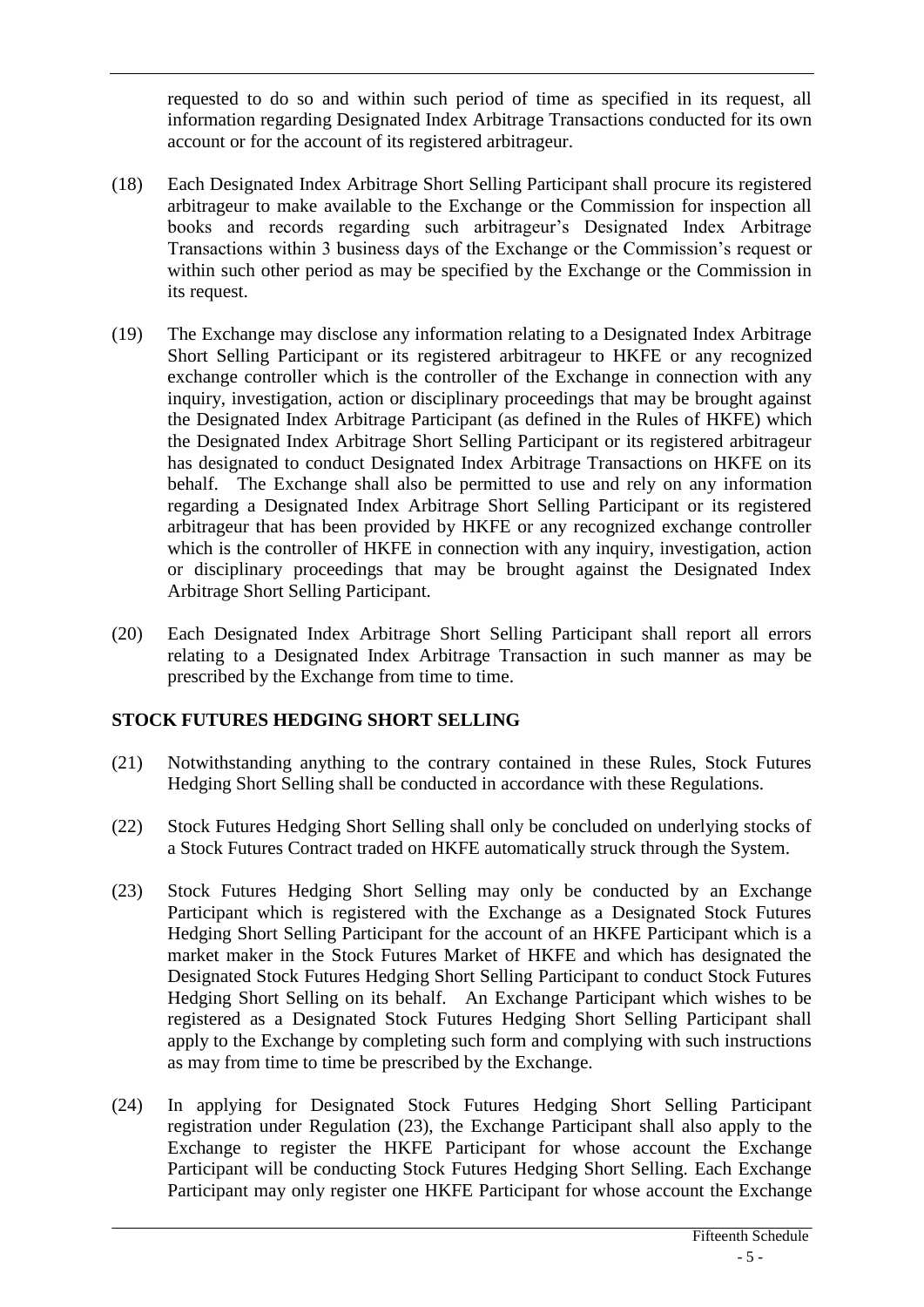Participant will be conducting Stock Futures Hedging Short Selling. The decision as to whether or not to allow the Exchange Participant to conduct Stock Futures Hedging Short Selling for any person is entirely at the discretion of the Exchange. The Exchange may impose such conditions as it thinks fit on the registration of any Designated Stock Futures Hedging Short Selling Participant.

- (25) Stock Futures Hedging Short Selling could be made on the Exchange below the POS reference price (during the Pre-opening Session), the best current ask price (during the Continuous Trading Session) or the CAS reference price (during the Closing Auction Session).
- (26) The Chief Executive may from time to time restrict or prohibit a Designated Stock Futures Hedging Short Selling Participant from Stock Futures Hedging Short Selling provided he has first obtained the approval of the Chairman of the Board, which may be given either orally or in writing. Notice of such restriction or prohibition, whether oral or written, shall take effect immediately upon communication to or service on the Designated Stock Futures Hedging Short Selling Participant from the time specified in the notice and shall remain effective and in force until revoked, removed or modified by the Chief Executive.
- (27) The Exchange may from time to time exempt any orders, trades and a Designated Stock Futures Hedging Short Selling Participant from all or any of the provisions of these Regulations.
- (28) Each Designated Stock Futures Hedging Short Selling Participant shall keep as part of its records and make available to the Exchange or the Commission for inspection when requested to do so and within such period of time as specified in its request, all information regarding Stock Futures Hedging Transactions conducted for the account of the HKFE Participant.
- (29) An order involving Stock Futures Hedging Short Selling may be entered into the System during the Pre-opening Session, the Continuous Trading Session and the Closing Auction Session. Each order effected on the Exchange as part of a Stock Futures Hedging Transaction shall be entered into the System by a Designated Stock Futures Hedging Short Selling Participant with a specific transaction indicator assigned by the Exchange in the trade reference field. In addition, orders involving Stock Futures Hedging Short Selling must be entered into the System with a specific short sale indicator in the short sale indicator field.
- (30) The Exchange may disclose any information relating to a Designated Stock Futures Hedging Short Selling Participant or the HKFE Participant to HKFE or any recognized exchange controller which is the controller of the Exchange in connection with any inquiry, investigation, action or disciplinary proceedings that may be brought against the HKFE Participant. The Exchange shall also be permitted to use and rely on any information regarding a Designated Stock Futures Hedging Short Selling Participant or the HKFE Participant that has been provided by HKFE or any recognized exchange controller which is the controller of HKFE in connection with any inquiry, investigation, action or disciplinary proceeding that may be brought against the Designated Stock Futures Hedging Short Selling Participant.
- (31) A Designated Stock Futures Hedging Short Selling Participant which knows or is informed that an order is related to a Stock Futures Hedging Transaction shall, if it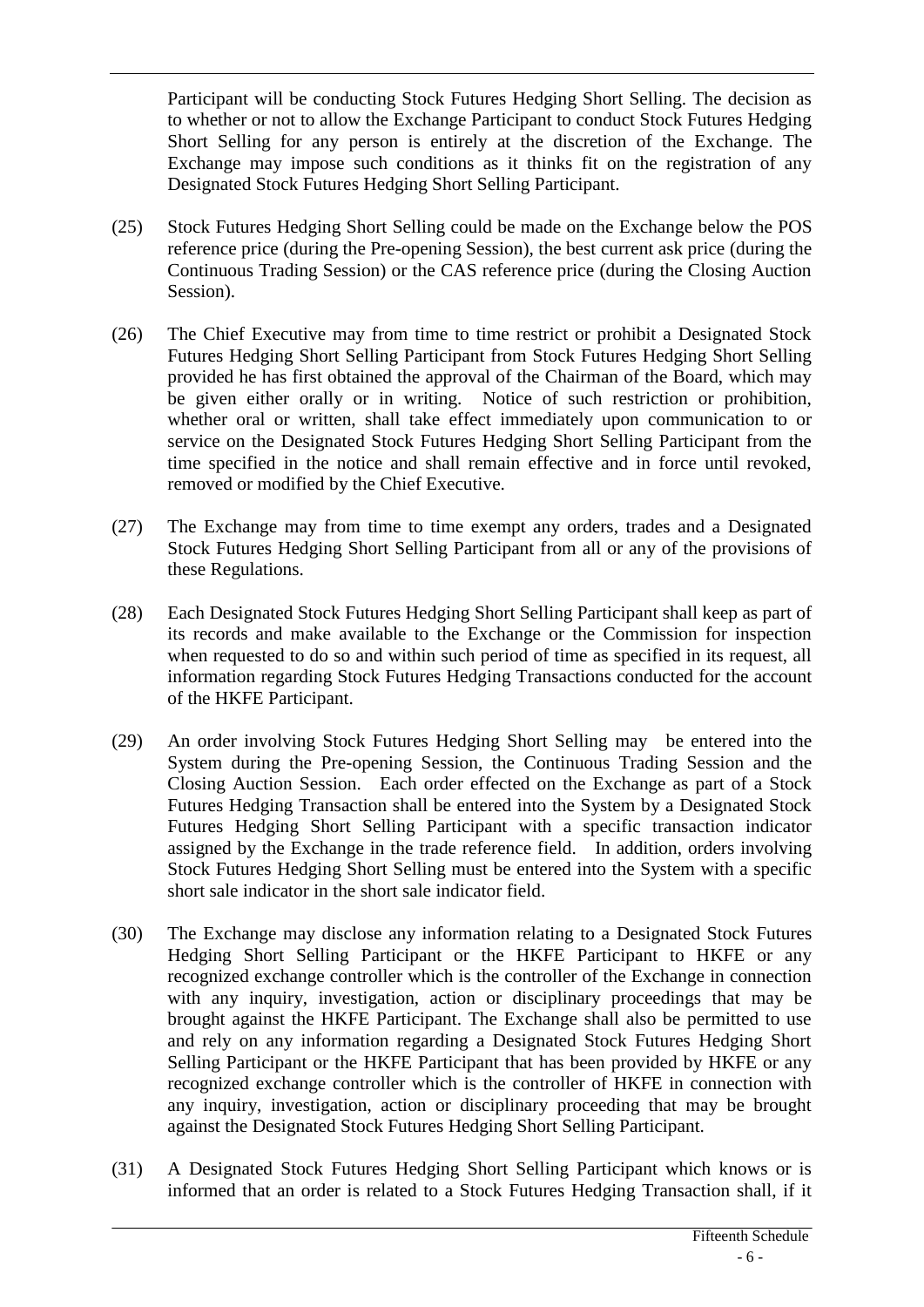passes the order to another person with a view that he shall input the order into the System, inform him that the order is an order relating to a Stock Futures Hedging Transaction.

(32) Each Designated Stock Futures Hedging Short Selling Participant shall report all errors relating to a Stock Futures Hedging Transaction in such manner as may be prescribed by the Exchange from time to time.

# **STRUCTURED PRODUCT HEDGING SHORT SELLING**

- (33) Notwithstanding anything to the contrary contained in these Rules, Structured Product Hedging Short Selling shall be conducted in accordance with these Regulations.
- (34) Structured Product Hedging Short Selling shall only be concluded on underlying stocks of a single stock derivative warrant or a single stock CBBC automatically struck through the System.
- (35) Structured Product Hedging Short Selling may only be conducted by a Structured Product Hedging Participant which is appointed by an issuer to conduct Structured Product Hedging Transaction for the account of that issuer or the account of any associates of that issuer.
- (36) Structured Product Hedging Short Selling could be made on the Exchange below the best current ask price.
- (37) The Chief Executive may from time to time restrict or prohibit a Structured Product Hedging Participant from Structured Product Hedging Short Selling provided he has first obtained the approval of the Chairman of the Board, which may be given either orally or in writing. Notice of such restriction or prohibition, whether oral or written, shall take effect immediately upon communication to or service on the Structured Product Hedging Participant from the time specified in the notice and shall remain effective and in force until revoked, removed or modified by the Chief Executive.
- (38) The Exchange may from time to time exempt any orders, trades and a Structured Product Hedging Participant from all or any of the provisions of these Regulations.
- (39) Each Structured Product Hedging Participant shall keep as part of its records and make available to the Exchange or the Commission for inspection when requested to do so and within such period of time as specified in its request, all information regarding Structured Product Hedging Transactions conducted for the account of the issuer or the account of any associates of that issuer.
- (40) An order involving Structured Product Hedging Short Selling may only be entered into the System during the Continuous Trading Session. An order involving Structured Product Hedging Short Selling must be entered into the System with a specific short sale indicator in the short sale indicator field and in such manner as the Exchange shall from time to time determine.
- (41) A Structured Product Hedging Participant which knows or is informed that an order is related to a Structured Product Hedging Short Selling shall, if it passes the order to another person with a view that he shall input the order into the System, inform him that the order is an order relating to a Structured Product Hedging Short Selling.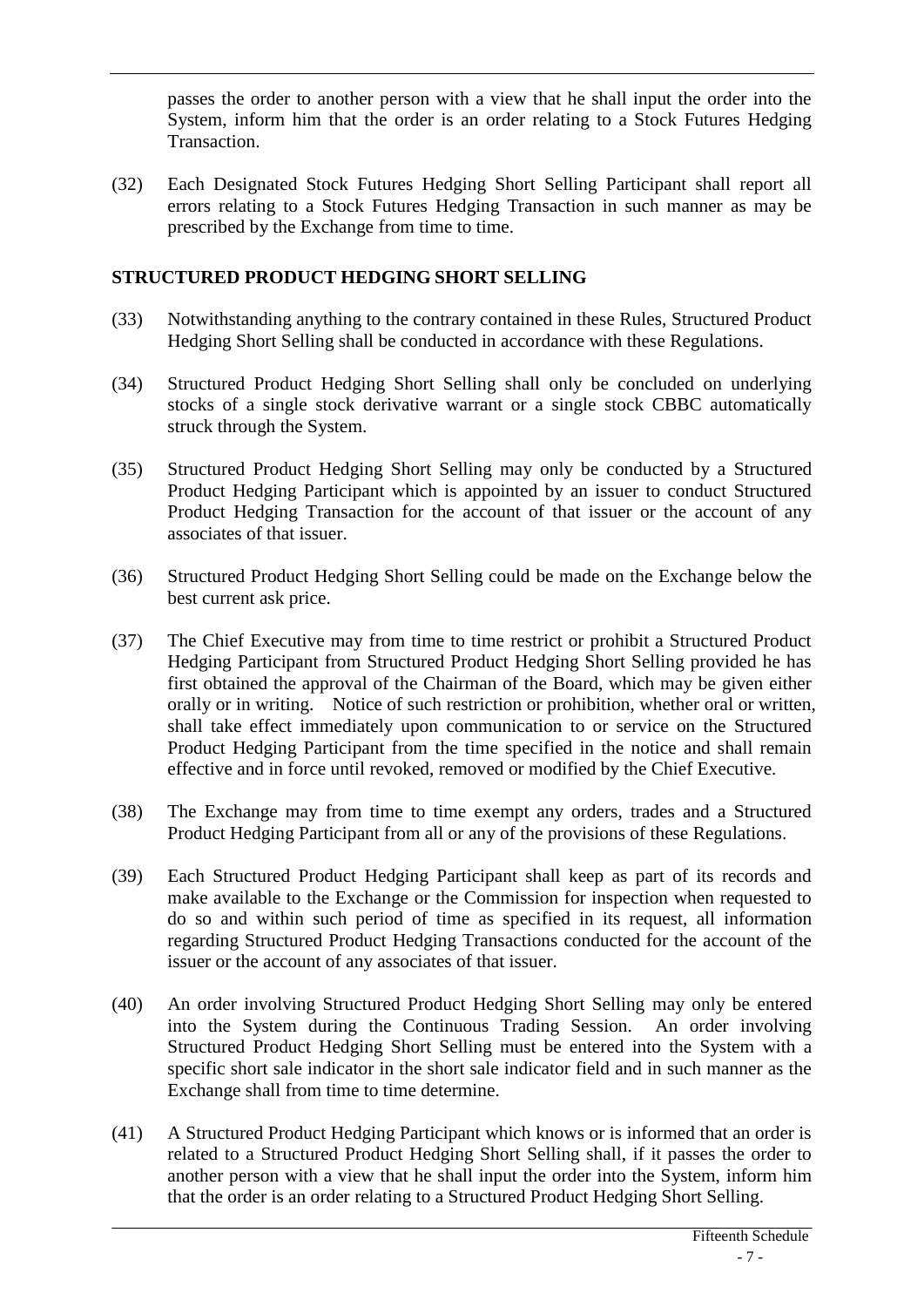(42) The Exchange has absolute discretion at any time to prohibit any Exchange Participant from being appointed or acting as a Structured Product Hedging Participant either generally or in relation to a particular Structured Product on such terms and for such period as the Board shall think fit without giving any reason or notice and the decision of the Board shall be final and conclusive.

# **OPTIONS HEDGING SHORT SELLING**

- (43) Notwithstanding anything to the contrary contained in these Rules, Options Hedging Short Selling shall be conducted in accordance with these Regulations.
- (44) Options Hedging Short Selling transaction shall only be concluded in the underlying stock of an Options Contract automatically struck through the System.
- (45) Options Hedging Short Selling may only be conducted by a Market Maker or an Exchange Participant which is registered by the Exchange on the application of a Market Maker as an Options Hedging Participant to conduct Options Hedging Transactions for the account of that Market Maker or for the account of the affiliate of that Market Maker in whose account market making positions are held.
- (46) Options Hedging Short Selling could be made on the Exchange below the POS reference price (during the Pre-opening Session), the best current ask price (during the Continuous Trading Session) or the CAS reference price (during the Closing Auction Session).
- (47) The Chief Executive may from time to time restrict or prohibit a Market Maker or an Options Hedging Participant from Options Hedging Short Selling provided he has first obtained the approval of the Chairman of the Board, which may be given either orally or in writing. Notice of such restriction or prohibition, whether oral or written, shall take effect immediately upon communication to or service on the Market Maker or the Options Hedging Participant, as the case may be, from the time specified in the notice and shall remain effective and in force until revoked, removed or modified by the Chief Executive.
- (48) The Exchange may from time to time exempt any orders, trades, Market Makers and Options Hedging Participants from all or any of the provisions of these Regulations.
- (49) Each Market Maker and Options Hedging Participant shall keep as part of its records and make available to the Exchange or the Commission for inspection when requested to do so and within such period of time as specified in its request, all information